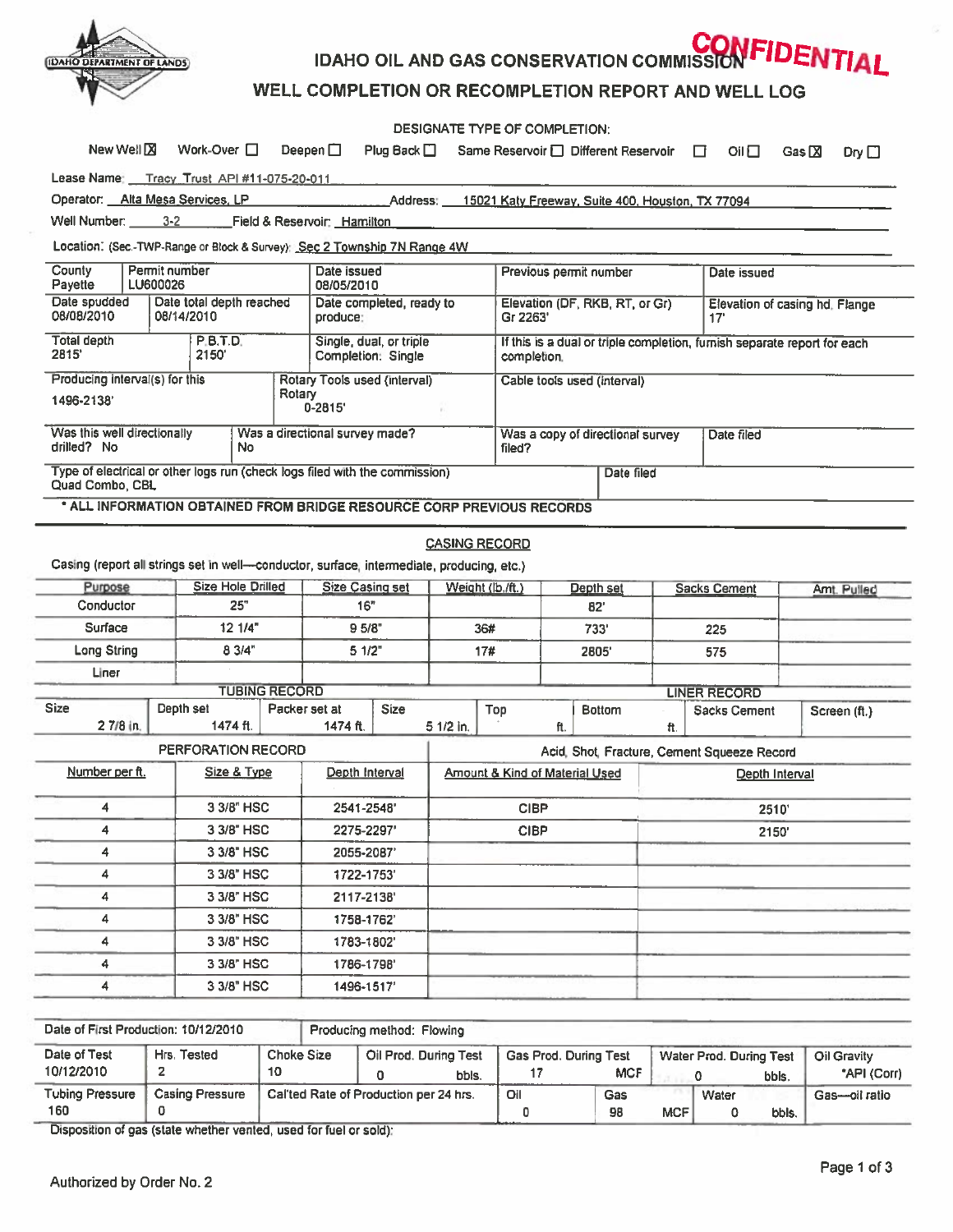CERTIFICATE: I, the undersigned, state that I am the Operations Engineer

of the <u>Alta Mesa Services, LP (company), and that I am authorized by said</u> company to make this report and that this report was prepared under my supervision and jurection and that the facts stated herein are true, correct and complete to the best of my knowledge.

May 22, 2014

Date

**Signature** 

## **CONFIDENTIAL**